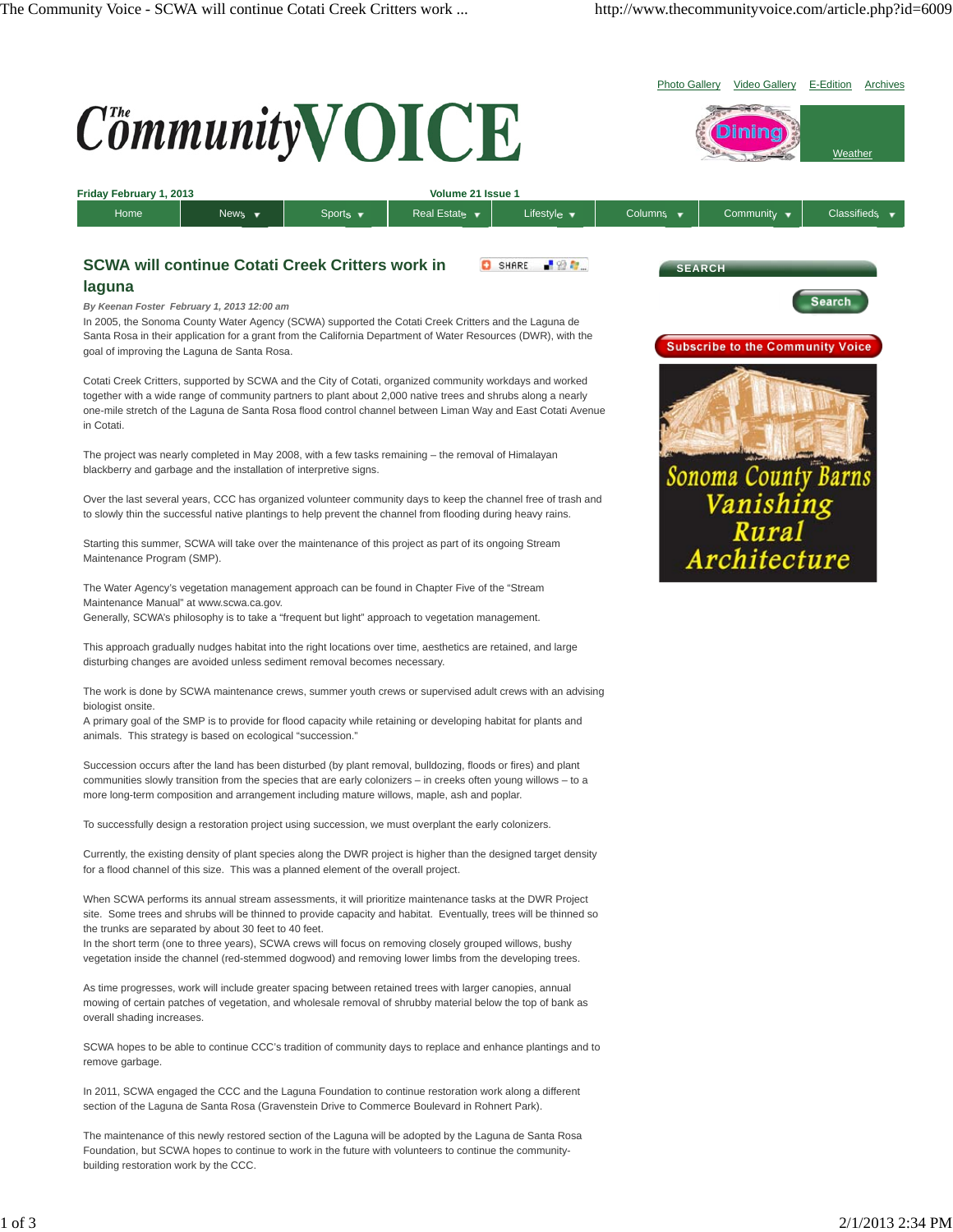Currently, SCWA holds four community events annually, geared to high school and middle school students. These days are planned by the Water Education Program and implemented in concert with the SMP goals.

Given community interest, SCWA would like to continue to partner with Cotati, Rohnert Park and community residents to restore creeks, clean up garbage debris, provide training opportunities for young people and further community involvement with local water resources.

*Keenan Foster is a Senior Environmental Specialist currently working for the Sonoma County Water Agency in the Stream Maintenance Program. He has worked with SCWA for the past 12 years and as a professional biologist for more than 18 years. Specialty areas include plant taxonomy, terrestrial and riparian ecology, environmental management and regulatory permitting. Foster works closely with the Stream Maintenance Division to develop vegetation management and sediment removal standards that establish a balance between habitat function and flood control to reduce the cost and frequency of needed maintenance.*

| Post Your Comments: |                            |
|---------------------|----------------------------|
| Name                | *name appears on your post |
| Email               |                            |
| Phone               |                            |
| <b>Comments</b>     |                            |



**Submit** 

**OTHER NEWS**

**RP planners OK Walmart expansion**

**Jenkins new RP assistant city manager**

**Cotati council chooses to fill Gilardi seat by appointment**

**Cause still undetermined**

**Sasee Salon relocates**

**NOAH reopening slated for Feb. 2**

**Suzanne Whipple named top citizen by Cotati Chamber**

**The Community Voice – a local mainstay for 20 years**

**Sitting Room plans writing workshops**

**Doing fine at 99**

**A nice grant for Rancho Cotate High**



Home | News | Sports | Lifestyle | Columns | Community | About Us | Contact | Privacy Policy

Copyright © 2013 The Community Voice **Mailing Address:** P.O. Box 2038 Rohnert Park, CA 94927 **Office:** 100 Professional Center Dr., Rohnert Park, 94928 **Phone:** 707-584-2222